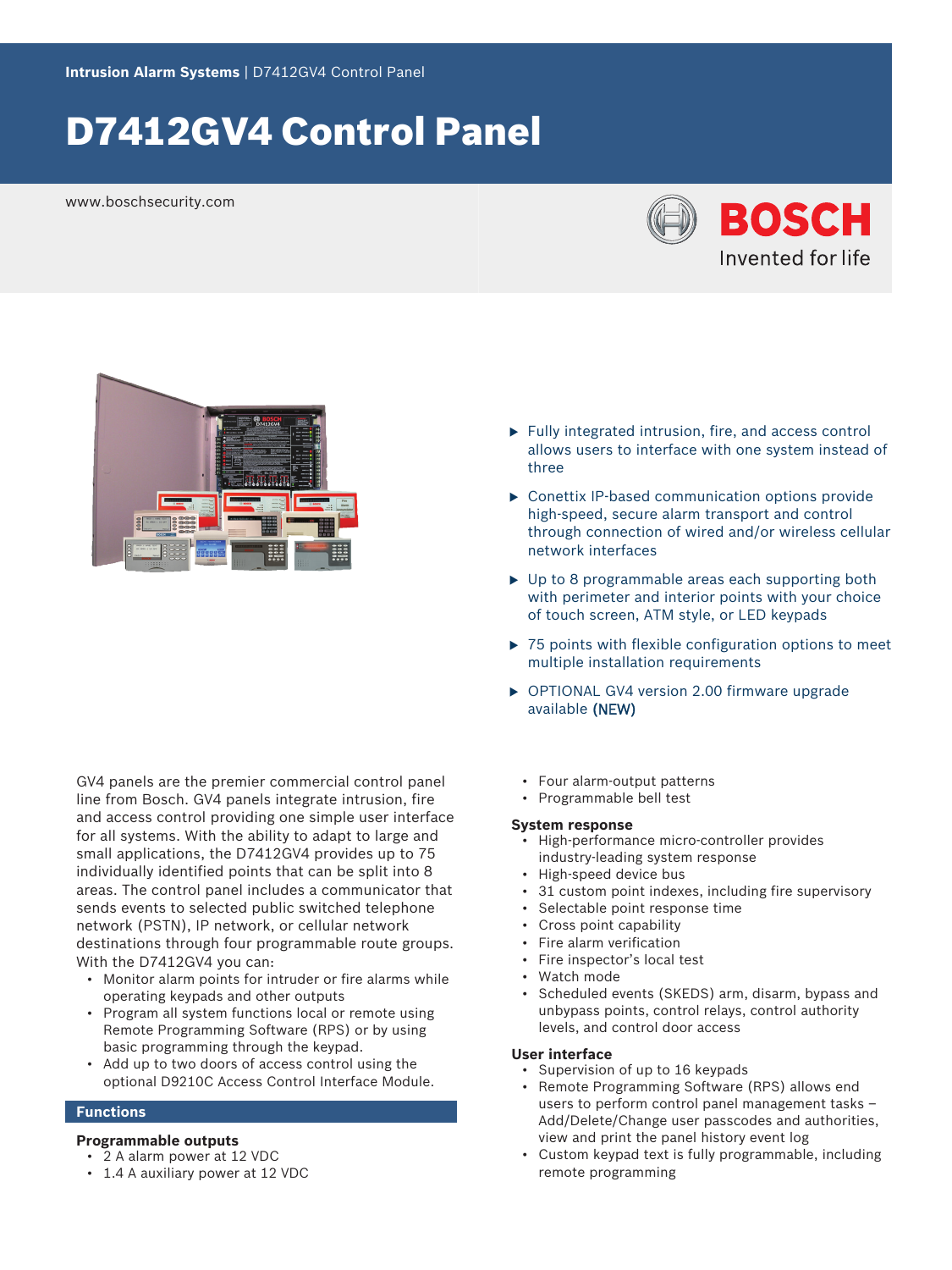- Full function command menu including Custom Functions
- Authority by area and 16‑character name for each user
- 14 custom authority levels control user's authority to change, add, or delete passcodes or access control credentials; to disarm or bypass points; and to start system tests

# **Area configurations**

Area programming offers a wide selection of different system configurations. Each area is assigned an account number to define annunciation, control, and reporting functions. Multiple areas can be linked to a shared area which is automatically controlled (hallway or lobby). Area arming can be conditional on other areas (master or associate). Any area can be configured for perimeter and interior arming, not requiring a separate area for this function.

# **Custom functions**

For added convenience, Custom Functions can be programmed to eliminate keystrokes for users allowing the installer to program an easy command for a complicate function. For example, a custom function can be written to bypass a group of points and arm the system, allowing the user to perform this function with one easy command. This can be used to control a particular room, or even a single door allowing customized access. In additions, Custom Functions can be activated with a token or card, or automatically as a scheduled event (SKED) providing further flexibility and ease of use.

# **Door-activated custom function**

A custom function activates when user credentials are presented to a B901 or D9210C access control module's door controller's reader. The custom function behaves as though the user performed a function at the keypad associated with the door controller.

#### **Passcode security**

For high security applications, GV4 can be configured for several different passcode options.

- Dual Authentication requires a user to enter their passcode and also use a token or card.
- Two-Man Rule Requires two people with two unique passcodes to be present at the time of opening.
- Early Ambush Allows users to verify that the facility is safe by requiring two passcode entries at different keypads within the same area, sending a duress event if the user does not enter the passcode a second time after inspecting the premises.

## **Easy Exit control**

The control panel changes from one armed state to another armed state without disarming. For example, if you change the state from Perimeter Arm to Master Arm, the control panel complies and reports the change. Easy Exit Control reduces the number of keystrokes, simplifying system operation.

# **Programmable passcode-controlled Menu List**

The system prompts users to enter a passcode prior to viewing the keypad menu. The keypad display shows the user the menu options allowed according to the user's authority level. Passcode-controlled menus provide users only with the options and information pertinent to them, simplifying system operation.

## **Flexible control**

The system provides the flexibility to select added convenience or high security. For example, you can restrict passcode arming and disarming to a keypad's immediate local area, even if the user has access to other areas. This is particularly useful for high security areas, where a user may have access to the area, but would prefer to only disarm the area individually rather than with the rest of the system. Another option is to program the system to disarm all areas the user can access from any keypad.

# **Invisible walk test**

A menu item allows the user to test invisible 24-hour points within the scope of the keypad without sending a report to the central station.

# **System users**

The system supports up to 399 users, each can have a passcode, an access token and a wireless keyfob. User passcodes contain three to six digits. Passcodes can be assigned to one of 14 customized authority levels in each area and can be restricted to operate only during certain times.

# **Communication formats**

The control panel prioritizes and sends reports in Contact ID or Modem IIIa<sup>2</sup> communications formats to four route groups. Each group has a programmable primary and backup destination.

The control panel provides flexible communications for most central stations with reporting capabilities such as:

- Individual point numbers
- Opening or closing reports by user and area number
- Remote programming attempts
- Diagnostic reports

#### **IP communication**

The control panel uses the B426/B420 Connetix Ethernet Communication Module, DX4020 and/or the ITS‑DX4020‑G Cellular Communicator to communicate with the Conettix D6600 and D6100i Communications Receiver/Gateways. Using Conettix IP communication offers a secure path that includes anti-replay/antisubstitution features and provides enhanced security with encryption. The B420, DX4020 and ITS‑DX4020‑G can all be used for remote programming.

GV4 is the first Security Control panel to support DNS (Domain Name System) for both remote programming and central station communication. DNS provides ease of use, eliminating the need to use static IP addresses as your reporting destination and accommodates a simple solution for central station disaster recovery.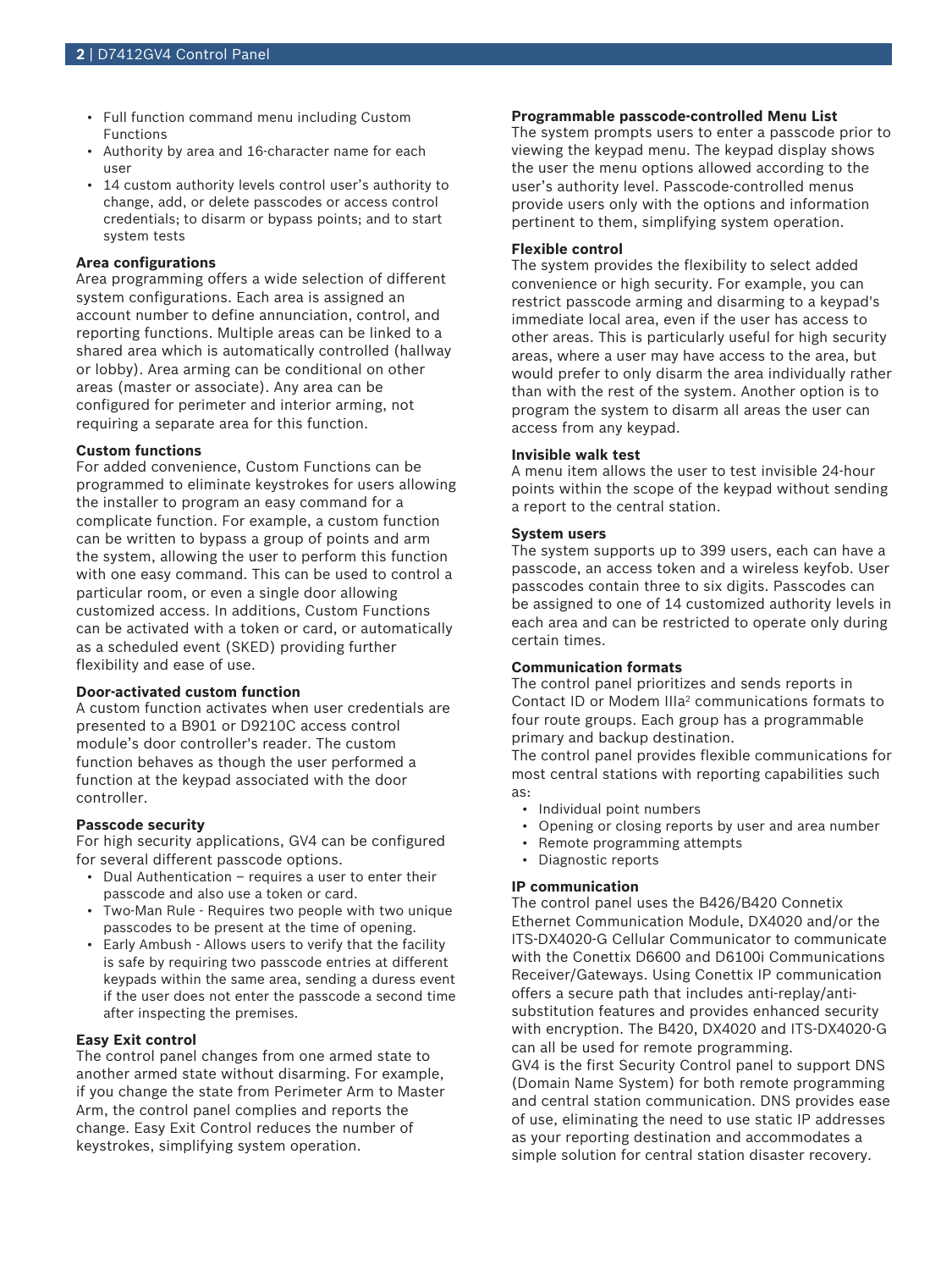IP Setup is available via the installer keypad menus and the remote programming software, eliminating the need to use complicated internet programming tools such as ARP and Telnet.

# **Communication paths**

The control panel accommodates up to four separate destinations for primary, alternate, and backup receivers for automatic test reports. When resetting alarms or arming or disarming a

system, the user is identified by name and number.

# **Firmware updates**

Remote firmware updates using the RPS Firmware Update wizard through the IP connection (B426/B420 Connetix Ethernet Communication Module) as well as an on-site flash update key, provides for easy feature enhancements without replacing ROM chips.

## **\*For GV4 version 2.00 firmware update information, refer to the,** *"GV4 version 2.00 firmware updates" datasheet* **to learn more about key enhancements, and supported products***.*

#### **A wide variety of input options** Each point:

- Accommodates normally‑open (NO) and normally-closed (NC) devices with end-of-line (EOL) resistor supervision.
- Is programmable for fire, fire supervisory, or intrusion application.
- Can be hard-wired, addressable, or wireless.

# **Security and Fire detection**

The control panel provides eight on-board points, and up to 67 additional off‑board points. You can program individual points to monitor all types of burglar alarms, fire alarms, and supervision devices.

# **Scheduled events (SKEDS)**

The internal clock and calendar start individually scheduled events (SKEDs). SKEDs perform functions such as arm or disarm, relay control, or point bypassing. The D7412GV4 Control Panel offers:

- 40 scheduled events with up to 25 different functions
- Eight opening windows and eight closing windows
- Eight user windows
- Day-of-week, date-of-month, or holiday only schedules
- Four holiday schedules of 366 days each (leap year)

#### **Access control**

The control panel provides custom door strike, point shunt and auto disarming response by area. There are 14 panel-wide access levels with both manual and scheduled control.

Store, view, or print access events such as:

- Access granted
- No entry
- Request to enter
- Request to exit

# **Wireless interface**

The B820 SDI2 Inovonics Interface Module connects an Inovonics EN4200 Serial Receiver to the control panel SDI2 bus, allowing this UL Listed wireless system to be programmed locally via the panel keypad, as well as remotely through RPS.

# **Event log**

The event log stores up to 1,000 local and transmitted events. The event log includes time, date, event, area, point, user number, and transmission status. View the event log from a keypad or use RPS to remotely retrieve event information. RPS operators can retrieve events periodically using one call, rather than receiving several calls each day. When the event log reaches a programmed threshold of stored events, it can send an optional report to a receiver.

## **Fire test**

When a user activates Fire Test Mode, the control panel suppresses all reports to the central station. The keypad and annunciator show all testing data. An automatic sensor reset feature saves time; you do not need to reset the sensors manually. At the end of test, the keypad shows the number of untested points.

# **Programming, diagnostics and controls**

Installers can program locally or remotely through RPS as well as basic keypad programming. A programmable system passcode prevents unauthorized remote programming.

# **Two data buses**

GV4 provides 2 data buses which support a wide array of components. The SDI bus supports keypads, access, and communications modules and also allows connection of existing components in a retrofit application. The new SDI2 bus supports input and output devices as well as a new wireless interface module, and an Ethernet communicator. SDI2 allows these devices to be mounted up to 1000 ft (305 m) from the control panel, providing installation convenience and flexibility.

#### **Commercial Fire Alarm support**

Suitable for Commercial Fire (UL 864, 9th Edition) applications.

# **Bosch Video Management System integration**

With Bosch Video Management System (Bosch VMS) and an intrusion system, the VMS operator has a single user interface to monitor and control the intrusion system combined with video surveillance. With Bosch VMS and a control panel, the operator can, for example:

- View videos triggered by intrusion events, including all relevant information such as areas, point, and user show in the display with the event
- View areas, points, outputs, and doors  $-$  with their statuses – on the Bosch VMS map, providing the exact location in the system.
- Turn on (arm) and turn off (disarm) areas.
- Bypass and unbypass points.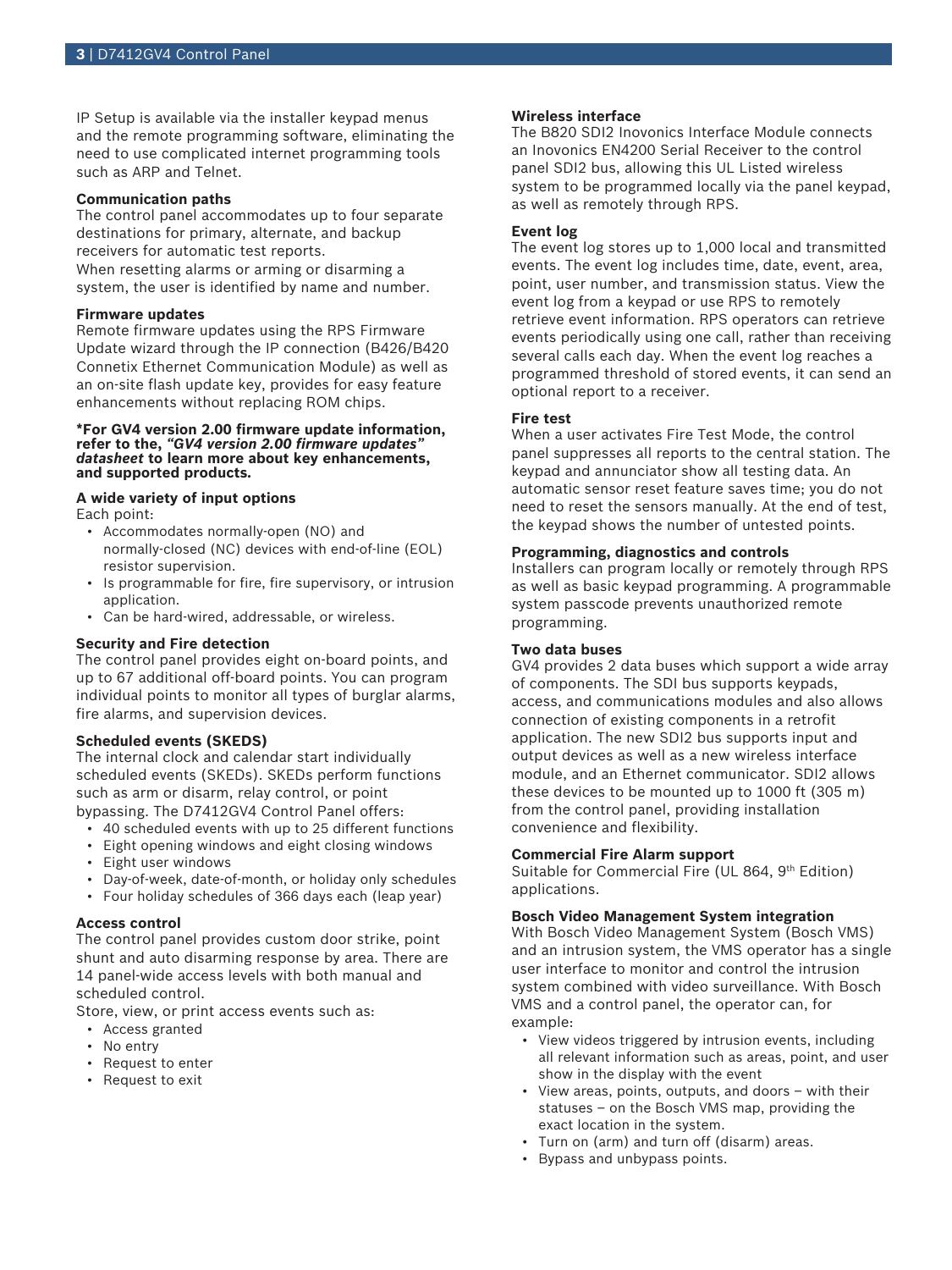• Lock and unlock doors (Bosch VMS 6.0 and higher). Requirements to integrate Bosch VMS with a control panel:

- A licensed Bosch VMS system using Professional Editions v5.5 or higher or Bosch VMS Enterprise
- Edition v5.5 or higher.
- Expansion license to integrate the intrusion control panel. One license needed per control panel. Order number MBX-XINT-xx for the expansion license added to a Bosch VMS base license. Refer to the Bosch Video Management Software product page on the Bosch website, www.boschsecurity.com.
- Access to Remote Programming Software (RPS).
- Control panel firmware v2.xx

# **Certifications and approvals**

# USA:

| <b>UL365</b>           | Police Station Connected Burglar Alarm Units<br>and Systems                              |
|------------------------|------------------------------------------------------------------------------------------|
| <b>UL 609</b>          | Local Burglar Alarm Units and Systems                                                    |
| <b>UL 636 (NEW)</b>    | <b>Holdup Alarm Units and Systems</b>                                                    |
| UL 864                 | <b>Control Units and Accessories for Fire Alarm</b><br>Systems (Commercial Fire)         |
| <b>UL 985</b>          | Household Fire Warning System Units                                                      |
| UL 1023                | Household Burglar Alarm System Units                                                     |
| UL 1076                | Proprietary Burglar Alarm Units and Systems                                              |
| UL 1610                | Central Station Burglar Alarm Units                                                      |
| ANSI/SIA<br>CP-01:2010 | <b>False Alarm Reduction</b>                                                             |
| FM 3010                | Fire Alarm Signaling Systems                                                             |
| <b>CSFM</b>            | California Office of The State Fire Marshall<br>7165-1615:0242 Control Unit (Commercial) |

# FCC Part 15 Class B, Part 68

| Region | <b>Certification</b> |                                                                                                                          |  |
|--------|----------------------|--------------------------------------------------------------------------------------------------------------------------|--|
| USA    | $\mathsf{U}$         | 20130918-S1871, UL 864, ANSI/SIA<br>CP-01-2010. UL 1076. UL 1610. UL<br>1635, UL 365, UL 609, UL 985, UL<br>1023. UL 636 |  |
|        | <b>CSFM</b>          | California State Fire Marshall (see our<br>website)                                                                      |  |
|        | FDNY-<br>CoA         | Fire Department of NYC                                                                                                   |  |
| Canada | $UL$ $C$             | 20140407-S1871; ULC/ORD-C1076-<br>M1986. CAN/ULC-S304-06. CAN/ULC-<br>S303-M91, CAN-ORD-C1023                            |  |
| Brazil | ANATFI               | 1083-12-1855                                                                                                             |  |

#### **Installation/configuration notes**

# **Compatible Products**

# Keypads

D1265 Touch Screen Keypad

D1255 Series Keypads (D1255, D1255W, D1255B, D1255RB, D1265)

D1260 Series Keypads (D1260, D1260W, D1260R, D1260BLK, D1260B)

D1256RB Fire Keypad

D1257RB Remote Fire Alarm Annunciator

D720 Series Keypads (D720, D720W, D720R, D720B)

D279A Independent Zone Control

#### **Detectors**

D278S Four‑wire Addressable Detector Base, 12 VDC

D285/TH Photoelectric Smoke Detector Heads

D298S Addressable Detector Base, 24 VDC

D7050 Series Addressable Photoelectric Smoke and Smoke Heat Detector Heads

F220‑B6PM/S 12/24 VDC Addressable Detector Bases with POPITs

FCC-380 Carbon Monoxide Detector

MX775i Addressable PIR Detector

MX794i Long Range Multiplex PIR Detector

MX934i Addressable PIR Detector

MX938i Addressable PIR Detector

ZX776Z PIR Detector

ZX794Z Long Range PIR Detector

ZX835 TriTech Microwave/PIR Detector

ZX935Z PIR Detector

ZX938Z PIR Detector

ZX970 PIR/Microwave Detector

Bosch conventional detectors, including Professional Series, Blue Line Gen2, Blue Line, Classic Line, Commercial Line, and Ceiling Mount motion detectors, as well as glass break, seismic, request-to-exit, photoelectric, heat, and smoke detectors.

## **Enclosures**

D8103 Universal Enclosure D8108A Attack‑resistant Enclosure D8109 Fire Enclosure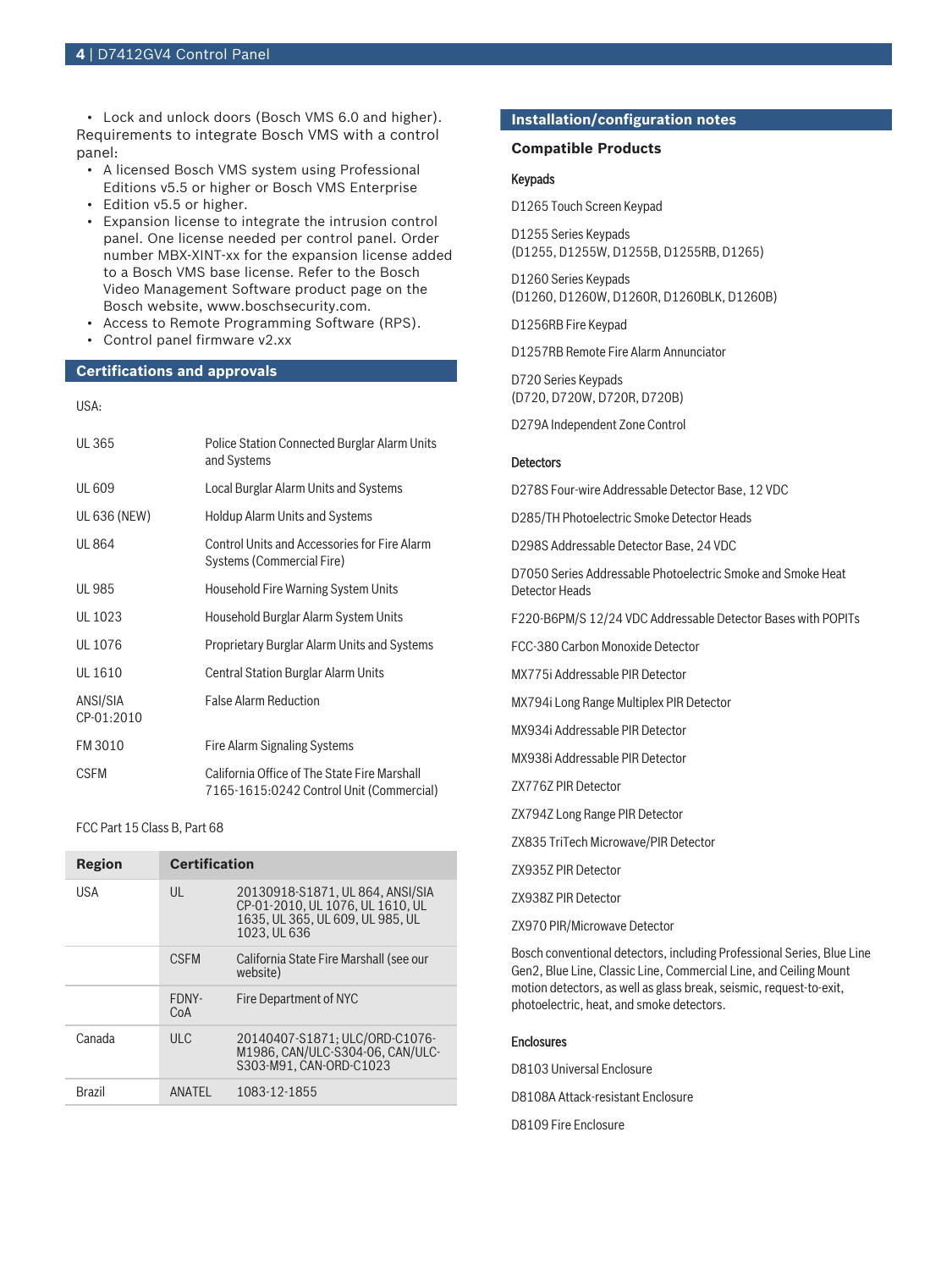## Magnetic Contacts

Bosch magnetic contacts include recessed, terminal connection, miniature, overhead door, and surface mount.

## Modules

Conettix B426 Ethernet Communication Module (NEW) B208 Octo-input Module B308 Octo-output Module B520 Auxiliary Power Supply Module (NEW) B820 SDI2 Inovonics Interface Module Conettix B420 Ethernet Communication Module Conettix ITS‑DX4020-G Cellular Integrated Communicator Conettix DX4020 Network Interface Module Conettix DX4010V2 USB/Serial Interface Module Conettix C900V2 Dialer Capture Module D113 Battery Lead Supervision Module D125B Dual Class B Initiating Module D127 Reversing Relay Module D129 Class A Initiating Module D130 Auxiliary Relay Module D185 Reverse Polarity Signaling Module D192G Notification Appliance Circuit Module D928 Phone Line Switcher D5060 MUX Programmer D8125 POPEX Point Expander D8128D OctoPOPIT Eight‑point Expander D8125MUX Point Expander D8125INV Wireless Interface Module D8129 Octo-relay Module D8130 Door Release Module D9127 Series POPIT Modules D9131A Parallel Printer Interface Module D9210C Access Control Interface Module DS7432 Eight‑input Remote Module DS7457i Series Single‑zone Multiplex Input Modules DS7460i Two‑input Module DS7461i Single‑input Multiplex Module DS7465i Input and Output Module ICP-SDI-9114 SDI Splitter

#### **Transformers**

D1640 Transformer D1640-CA Transformer

# Programming

RPS or RPS‑LITE Remote Programming Software

# Readers

ARD‑R10 iCLASS Mullion Reader ARD‑R40 iCLASS Switchplate Reader ARD‑RK40‑09 iCLASS PIN Reader ARD-VSMART iCLASS Reader D8223 Prox Pro Reader D8224 Mullion Reader D8224‑SP Switch Plate Reader D8225 Mini Mullion Reader D8301W Low‑profile Proximity Readers

# Wireless

B820 SDI2 Inovonics Interface Module SDI2 Inovonics Interface and Receiver Kit. Includes B820 and EN4200 (ENKIT-SDI2) EN1210 Universal Transmitter (Single-input) EN1210EOL Universal Transmitter with EOL Resistor EN1210W Door-Window Transmitter with Reed Switch EN1215EOL Universal Transmitter with Wall Tamper, Reed Switch, and EOL Resistor EN1223D Water‑resistant Pendant Transmitter (Double‑button) EN1223S Water‑resistant Pendant Transmitter (Single‑button) EN1224-ON Multiple-Condition Pendant Transmitter EN1233D Necklace Pendant Transmitter (Double-button) EN1233S Necklace Pendant Transmitter (Single-button) EN1235D Beltclip Pendant Transmitter (Double-button) EN1235DF Fixed-location Transmitter (Double-button) EN1235S Beltclip Pendant Transmitter (Single-button) EN1235SF Fixed-location Transmitter (Single-button) EN1247 Glass-break Detector Transmitter EN1249 Bill Trap Transmitter EN1242 Smoke Detector Transmitter EN1260 Wall Mount Motion Detector EN1261HT High Traffic Motion Detector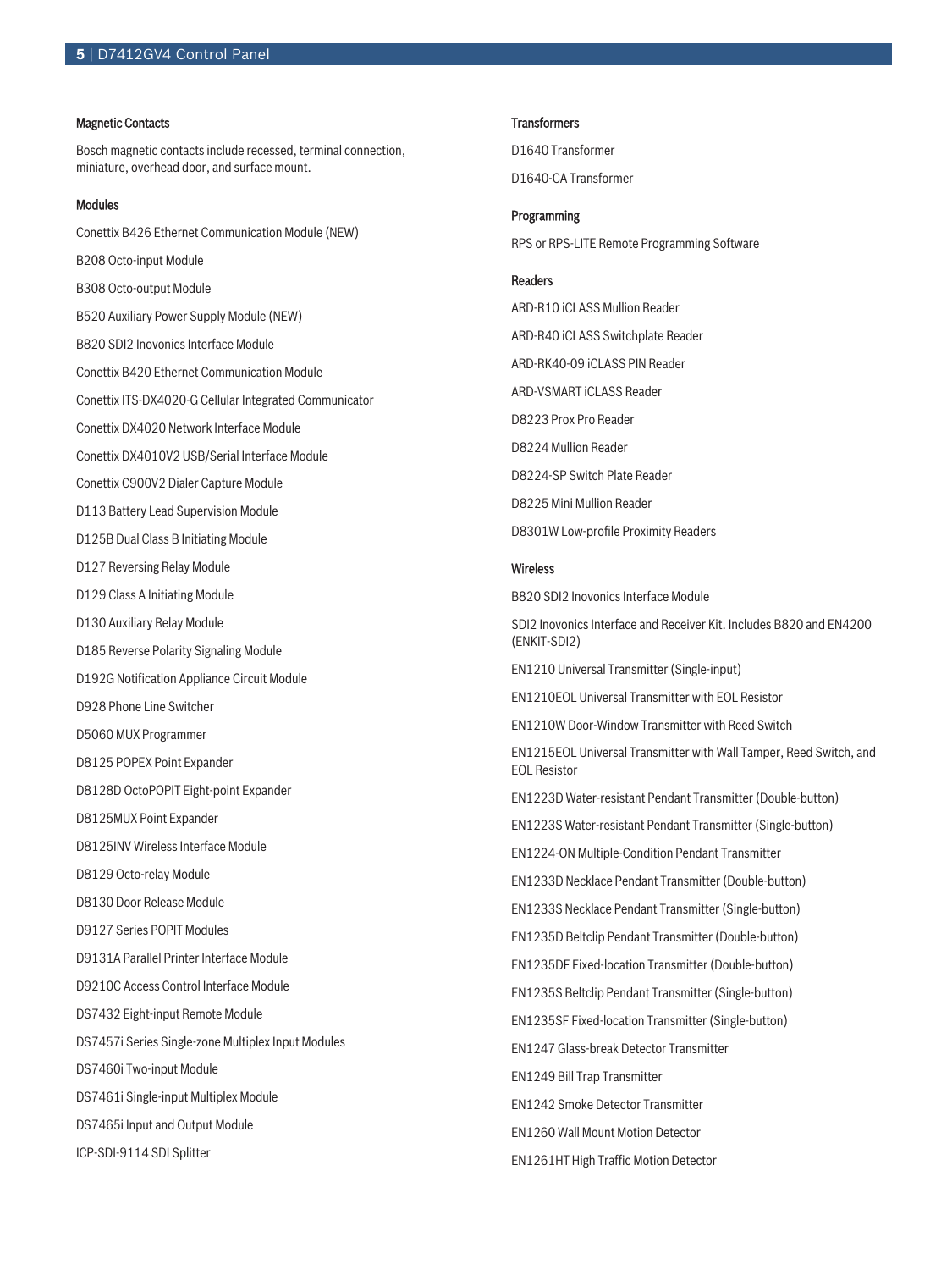EN1262 Motion Detector with Pet Immunity

EM1265 360° Ceiling Mount Motion Detector

EN4200 Serial Receiver

EN5040-T High Power Repeater with Transformer

# **Parts included**

The D7412GV4 includes the following parts:

# Quant. Component

- 1 Mounting Skirt
- 1 Faceplate with D7412GV4 Label
- 1 Literature pack
	- Installation Instructions
	- Owners Manual
	- Release Notes
- 1 Literature CD containing all product literature

The available kits come with the parts indicated in the following table:

|                                   |   |              |              | Kits         |    |
|-----------------------------------|---|--------------|--------------|--------------|----|
| <b>Components</b>                 |   | -A           | -B           | -C           | -D |
| D7412GV4 Board                    |   | $\mathbf{1}$ | $\mathbf{1}$ | $\mathbf{1}$ | 1  |
| D101 Lock and Key Set             |   | 1            |              | $\mathbf{1}$ | 1  |
| D101F Lock and Key Set            |   |              | 1            |              |    |
| D122 Dual Battery Harness         |   |              | $\mathbf{1}$ |              |    |
| D161 Dual Modular Phone Cord      |   |              | 2            |              |    |
| D928 Dual Phone Line Switcher     |   |              | 1            |              |    |
| D1640 Transformer                 |   |              | 1            | 1            | 1  |
| D6103 Enclosure                   |   |              |              |              | 1  |
| D8103 Enclosure                   |   |              |              | $\mathbf{1}$ |    |
| D8108A Attack-resistant Enclosure | 1 |              |              |              |    |
| D8109 Fire Enclosure              |   |              | 1            |              |    |

# **Technical specifications**

Control panel specifications

# **Communications**

| Telephone   | • One telephone line                       |
|-------------|--------------------------------------------|
| Connection: | • D928 Dual Phone Line Module required for |
|             | two telephone lines                        |

# **Environmental considerations**

| Relative Humidity:          | 5% to 93% at +30 $^{\circ}$ C (+86 $^{\circ}$ F),<br>non-condensing |
|-----------------------------|---------------------------------------------------------------------|
| Temperature (Operating):    | 0°C to +50°C (+32°F to +122°F)                                      |
| Number of                   |                                                                     |
| Areas:                      | 8                                                                   |
| Card Readers (Doors):       | $\mathfrak{D}$                                                      |
| Credentials (Tokens):       | 399                                                                 |
| Custom Eunctions.           | $\overline{4}$                                                      |
| Fvents:                     | Up to 1000                                                          |
| Passcode Users:             | 399, plus 1 service passcode                                        |
| Parallel Printers:          | $\mathbf{1}$                                                        |
| Points:                     | 75 (8 on-board, up to 67<br>off-board)                              |
| Programmable Relay Outputs: | 67                                                                  |
| <b>RF Points:</b>           | 67                                                                  |
| SKED <sub>s:</sub>          | 40                                                                  |

## **Power requirements**

| Current Draw (Maximum):                                                             | $300 \text{ mA}$                              |
|-------------------------------------------------------------------------------------|-----------------------------------------------|
| Output (Alarm):                                                                     | 2 A at 12 VDC                                 |
| <b>Output (Auxiliary, Continuous</b><br>Power, and Switched Auxiliary<br>combined): | 1.4 A at 12 VDC nominal                       |
| Voltage (Operating):                                                                | 12 VDC nominal                                |
| Voltage (AC):                                                                       | 16.5 VAC 40 VA plug-in<br>transformer (D1640) |

# **Ordering information**

# **D7412GV4 Control Panel**

The D7412GV4 is sold individually or in kits. It supports 75 points. Order number **D7412GV4**

# **D7412GV4-A Attack-resistant Package**

Contains one PCB, one transformer, and one attackresistant enclosure. Order number **D7412GV4-A**

# **D7412GV4-B Fire/Burglar Package**

Contains one PCB, one dual battery harness, two telephone cords, one telephone line switcher, one transformer, and one fire enclosure. Order number **D7412GV4-B**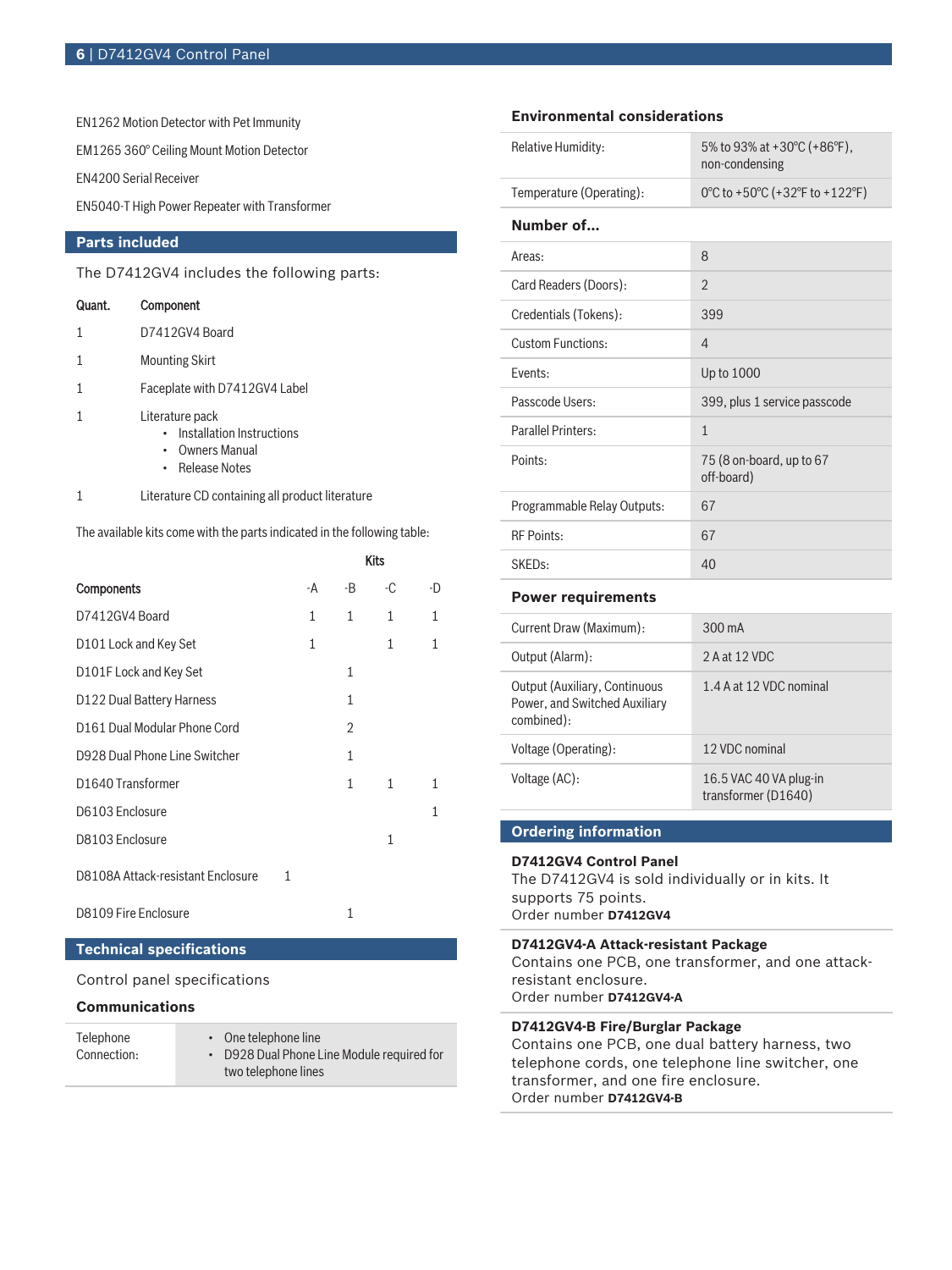# **D7412GV4-C Standard Burglar Package**

Contains one PCB, one lock and key set, one transformer, and one universal enclosure. Order number **D7412GV4-C**

# **D7412GV4-D Burglar Package**

Contains one PCB, one lock and key set, one transformer, and one D6103 Enclosure. Order number **D7412GV4-D**

# **Accessories**

# **SDI2 Inovonics Interface and Receiver Kit**

Kit containing B820 and EN4200 for use on SDI2 bus panels.

Order number **ENKIT-SDI2**

# **D928 Dual Phone Line Switcher**

Allows the control panel to operate over and supervise two separate phone lines. Only one D162 phone cord is supplied. Two additional D161 or D162 phone cords are required.

Order number **D928**

# **D101 Lock and Key Set**

Short-body lock set with one key supplied. Uses the D102 (#1358) replacement key. Order number **D101**

# **D122 Dual Battery Harness**

Harness with circuit breaker. Connects two batteries to a compatible control panel. Order number **D122**

#### **D122L Dual Battery Harness with Long Leads**

Color-coded harness with circuit breaker and leads measuring 89 cm (35 in.). Connects 12 V batteries to compatible control panels. Order number **D122L**

#### **D126 Standby Battery (12 V, 7 Ah)**

A rechargeable sealed lead‑acid power supply used as a secondary power supply or in auxiliary or ancillary functions. Order number **D126**

# **D1218 Battery (12 V, 18 Ah)**

A 12 V sealed lead‑acid battery for standby and auxiliary power with two bolt-fastened terminals. Includes hardware for attaching battery leads or spade connectors

Order number **D1218**

# **D1224 Battery (12 V, 26‑28 Ah)**

A 12 V sealed lead‑acid battery for standby and auxiliary power with two bolt-fastened terminals. Includes hardware for attaching battery leads or spade connectors.

Order number **D1224**

#### **D1238 Battery (12 V, 38 Ah)**

A 12 V sealed lead-acid battery for standby and auxiliary power with two bolt-fastened terminals. Includes hardware for attaching battery leads or spade connectors.

Order number **D1238**

# **D137 Mounting Bracket**

Used to mount accessory modules in D8103, D8108A, and D8109 enclosures. Order number **D137**

#### **D138 Mounting Bracket, Right Angle**

Used to mount accessory modules in D8103, D8108A, and D8109 enclosures. Order number **D138**

# **D1640 Transformer**

System transformer rated at 16.5 VAC, 40 VA. Order number **D1640**

# **D8004 Transformer Enclosure**

For applications such as fire alarm that might require a transformer enclosure. Order number **D8004**

#### **D9002‑5 Mounting Skirt**

Mounts inside B8103, D8103, D8108A, and D8109 enclosures. Can accept up to six standard 7.62 cm x 12.7 cm (3 in. x 5 in.) cards. Order number **D9002-5**

#### **D110 Tamper Switch**

Screw-on tamper switch that fits all enclosures. Shipped in packages of two. Order number **D110**

# **ICP‑EZTS Dual Tamper Switch**

Combination tamper switch with a wire loop for additional tamper outputs. Order number **ICP-EZTS**

#### **D8108A Attack Resistant Enclosure**

Grey steel enclosure measuring 41 cm x 41 cm x 9 cm (16 in. x 16 in. x 3.5 in.). UL Listed. Includes lock and key set. B520, B4512, and B5512 require the B12 mounting plate. Order number **D8108A**

#### **D8103 Enclosure**

Grey steel enclosure measuring 41 cm x 41 cm x 9 cm (16 in. x 16 in. x 3.5 in.). Order number **D8103**

# **D8109 Fire Enclosure**

Red steel enclosure measuring 40.6 cm x 40.6 cm x 8.9 cm (16 in. x 16 in. x 3.5 in). UL Listed. Includes a lock and key set.

Order number **D8109**